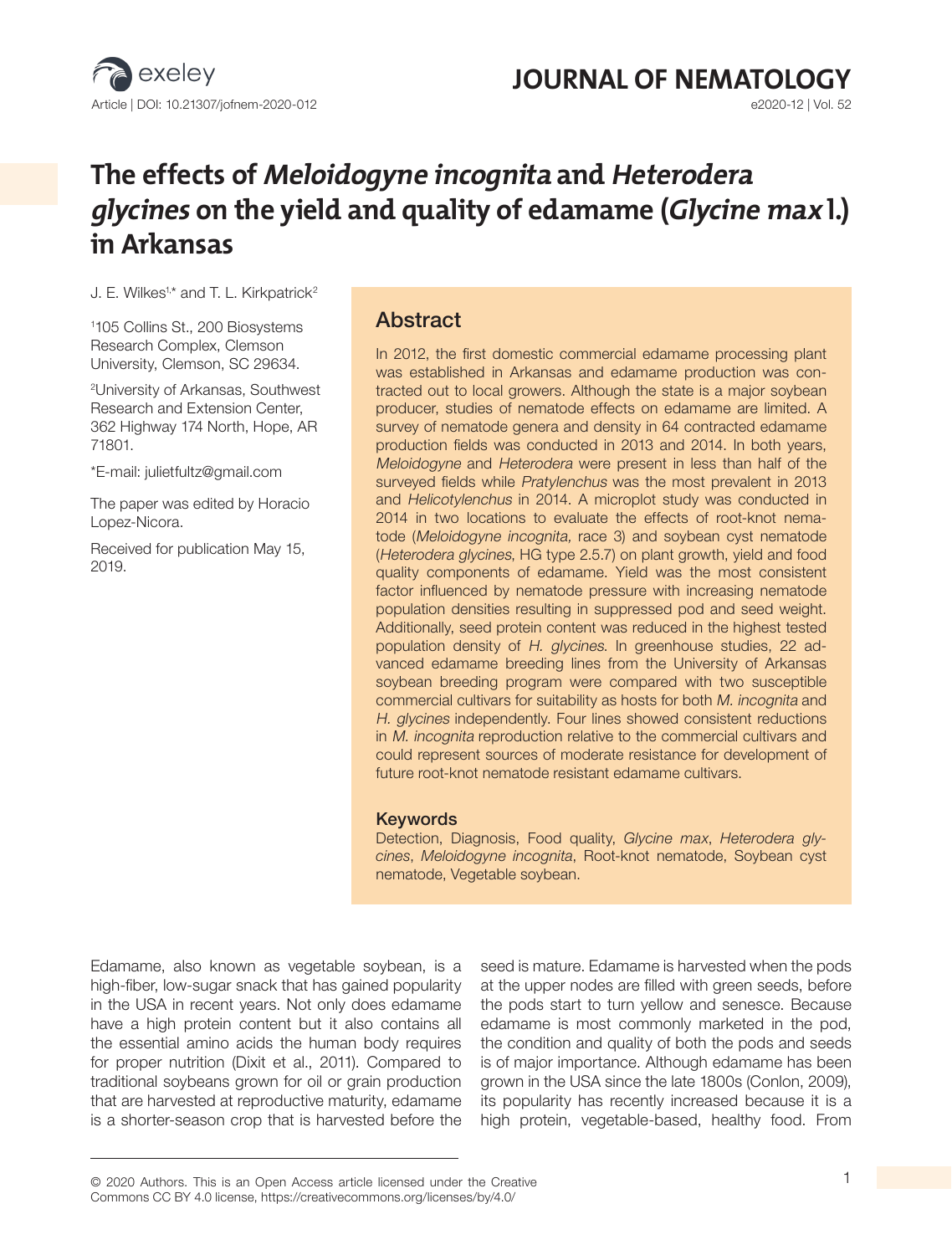2003 to 2007, US gross sales of edamame increased from \$18m to \$30m (Bernick, 2009), with the majority of the product purchased frozen, either in-pod or shelled.

Soybean protein is comparable to animal-sourced protein and contains all the amino acids necessary for a complete human diet with less cholesterol and saturated fats than animal protein (Dixit et al., 2011). On average, a dry traditional soybean contains 35 to 40% protein. By contrast, edamame contains 33 to 36% protein on a dry weight basis (Rao et al*.*, 2002). Edamame has about 56% more protein and higher levels of calcium and iron than green peas (Masuda, 1991). The lipid content in vegetable soybean ranges from 13 to 16% of the dry weight (Rao et al., 2002). In addition to protein and oil content, a number of other health-related parameters are linked to quality edamame such as isoflavone, fiber and vitamin E (Johnson et al., 1999; Young et al., 2000). Important edamame appearance parameters include large beans, bean color, pod pubescence color and average number of beans per pod (Johnson et al., 1999). Flavor characteristics include components of sweetness, aftertaste, nuttiness and oiliness (Young et al., 2000).

Because edamame is harvested in the pods prior to complete seed maturation, pest management concerns and strategies are different from those routinely used in traditional soybean production systems. Plant-parasitic nematodes are a significant pest concern to the profitability of soybean production in the state of Arkansas (Kirkpatrick et al., 2014), and in the southern USA (Wrather and Koenning, 2003, 2006). Two nematodes of major concern for soybean production in Arkansas include the soybean cyst nematode (*Heterodera glycines*, Ichinoe) and the southern root-knot nematode (*Meloidogyne incognita*, Kofoid & White, Chitwood). Both nematodes have been historically present in Arkansas soybean and cotton fields (Kirkpatrick et al., 1992; Bateman et al., 2000; Walter and Barker, 1994; Tylka and Marett, 2014). A survey from 2018 identified that soybean cyst and root-knot nematode combined attributed to an average of 2.5% out of the 7.77% of total soybean yield loss due to disease in the Southern USA (Allen et al., 2018). From 2003 to 2005, the number one leading pathogen in soybean grown in the southern USA was the soybean cyst nematode (Koenning and Wrather, 2010). Currently, there is effort to actively monitor and manage soybean cyst nematode populations across the USA with The SCN Coalition™, particularly as resistant varieties of soybean begin to lose their efficacy (Yan and Baidoo, 2018).

components of edamame (Li et al., 2012; Zeipina et al., 2017), the effect of nematodes on these quality traits has not be examined. A direct and widely used method of observing effects of nematode infection on a host is by identifying the nematode reproduction index (rate of initial to final nematode population densities ( $\text{RI} = \text{Pi/Pf}$ ) and relate the RI to the impact of plant yield. A similar approach can be taken to observe effects of RI on the quality of a plant host. Model systems have been used to describe the impact of nematodes on plant growth and yield (Seinhorst, 1988; Van de Berg, 2012). One of the most useful aspects of a disease-pressure model system is the estimation of a point at which the yield is threatened, also known as the damage threshold. Understanding the damage threshold of a specific host and cultivar allows growers or crop advisors to assess properly the nematode-associated risks and aid in determining when nematode management is needed. Many factors, in addition to nematode population density, play a role in determining the threshold including soil type, temperature, time, and host (McSorely and Duncan, 1995).

Although there have been studies on quality

The goals of this study were to document the nematodes that were present in Arkansas edamame fields and determine the effect of two major nematode species on edamame yield and quality. The objectives were to: survey edamame production areas in Arkansas for plant-parasitic nematodes, determine the effects of root-knot and soybean cyst nematode initial population densities on the yield and food quality of edamame in microplots and evaluate edamame breeding lines from the University of Arkansas soybean breeding program for host suitability to *M. incognita*, host race 3, and *H. glycines*, race 5 (HG type 2.5.7), independently.

## Materials and methods

## Survey of nematodes in edamame production fields

Commercial edamame fields under contract with the American Vegetable Soybean and Edamame, Inc. (33 fields in 2013 and 31 fields in 2014) were surveyed for the presence and density of plantparasitic nematodes. All sites were sampled within three weeks after edamame harvest. Samples were collected using a 2.5-cm-diameter soil probe (Soil Sampler, Step Made, USA) to a depth of 15 to 20cm. Six cores were collected for each individual sample along the rows where the soybean stalks remained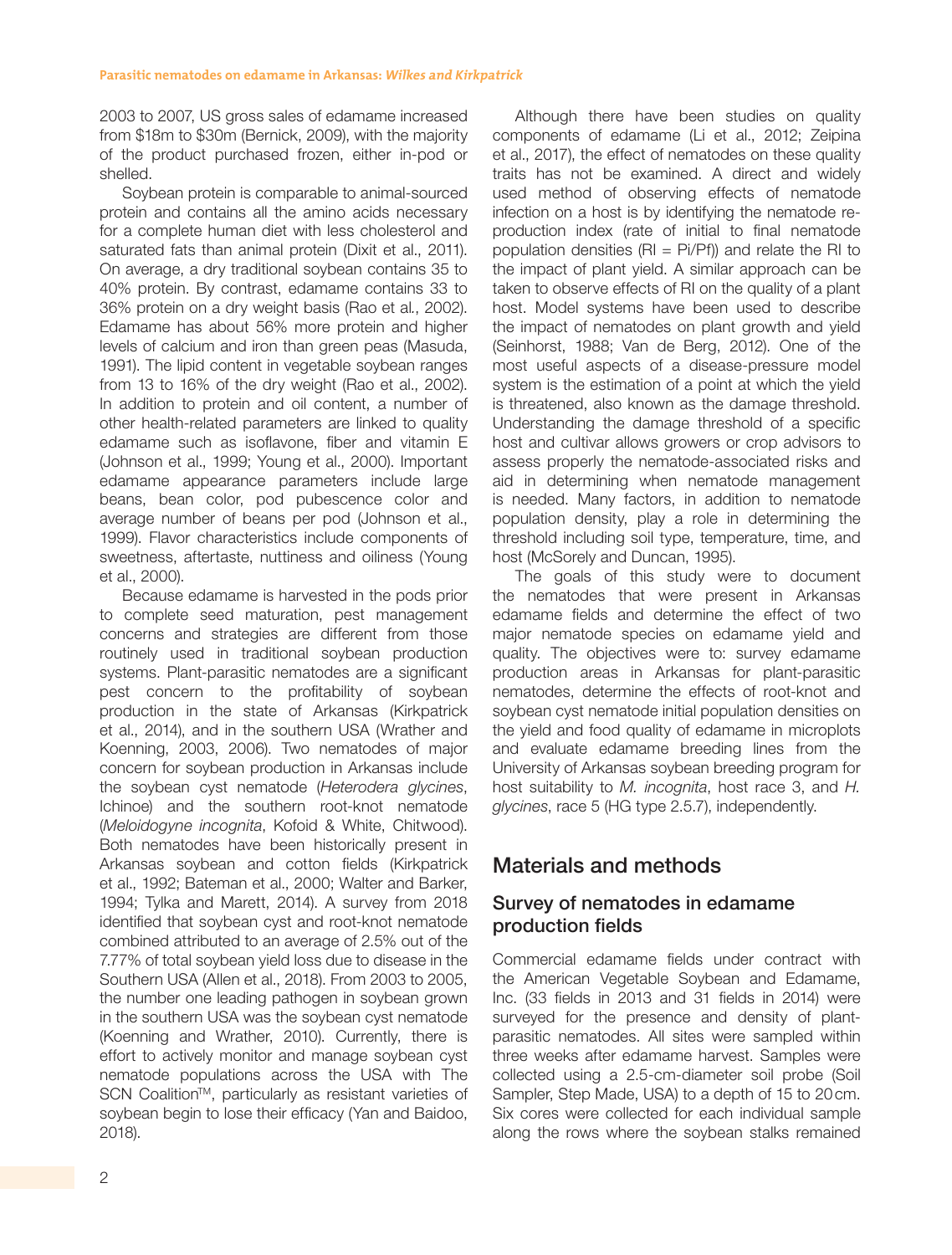using a zig-zag pattern (Van Bezooijen, 2006) with one site representing 4 to 8 hectares, averaging a total of 500−600cm3 of soil. Samples were placed in plastic bags, labeled with field name and location within field, transported to the laboratory in an insulated ice chest and stored in a cooler at 10−13°C (Barker et al., 1969). Soil samples were processed within two weeks of collection date. For each sample, a 100-cm<sup>3</sup> aliquot from the mixed composite sample was assayed using a semi-automatic elutriator (Byrd et al., 1976) equipped with 40-mesh (0.4mm) sieve over a 400-mesh (0.037mm) final collection sieve. Soil collected on the 400-mesh sieve was processed using centrifugation flotation (Jenkins, 1964) and nematodes were identified to genus using a dissecting microscope at 60−80×.

## Impact of H. glycines and M. incognita on edamame yield and quality in microplots

Field microplot experiments were conducted at two locations in 2014 to examine the effect of *M. incognita* and *H. glycines* on edamame yield and food quality. Each location included independent microplot experiments of *M. incognita* and *H. glycines*. Both experiments were arranged in a complete randomized block design with six replications of four levels of initial population densities.

Location 1 was at the University of Arkansas Southwest Research and Extension Center near Hope, AR. Microplots were made from square clay flue tiles (37.5cm×37.5cm) buried 122cm deep in a grid pattern of 5×10 and spaced 91cm apart. Each microplot was filled with a mixture of silt loam topsoil (48% sand, 50% silt, 2% clay) mixed 50:50 (v/v) with coarse sand to a volume of 21,093.75 cm<sup>3</sup>. Prior to filling the plots, the soil mix was steam pasteurized for 30min at 70°C. The entire block was enclosed in metal fencing to deter pests. During the first month after seeding, the block was covered with nylon netting to deter birds. Location 2 of this study was a previously established plot on the Arkansas Agricultural Research and Extension Center in Fayetteville, AR. At this site, the microplots were of the same size and material as in Location 1. Existing soil from each plot was removed with a shovel and the inside surface of each tile was drenched with a 10% chlorine bleach (NaOCl) solution two months prior to refilling and planting. The microplots were filled with soil (86% sand, 11% silt, 3% clay, bulk density of 1.2 g/cm<sup>3</sup>) obtained from the Arkansas River Valley near Van Buren, AR, that had been pasteurized as described above. The site was fenced to deter pests.

Inoculum of *M. incognita* for both locations was prepared by collecting nematode eggs and second-stage juveniles from 60-day-old greenhouse stock cultures on tomato (*Solanum lycopersicum* L. cv "Rutgers"). The culture was originally collected in 2006 on cotton in Desha County, AR. Inoculum for the microplots was prepared as follows: tomato plants growing in 60-cm-diameter clay pots were removed and the above-ground vegetation discarded. Galled roots were separated from the soil and cut into 2 to 3cm segments and mixed back into the soil from the pots, creating a soil inoculate densely populated with *M. incognita*. The population density of the soil inoculate was determined by collecting 100cm3 core samples and using a semi-automatic elutriator to collect root pieces and second-stage juveniles. Root pieces collected on the 40-mesh sieve were processed using NaOCl (Hussey and Barker, 1973) to quantify eggs. This process of sampling was repeated three times, mixing in between sampling, to estimate nematode population density of the prepared soil inoculate. Nematode treatments consisting of varying initial population density (Pi) were: 0 (control), 1,000, 10,000 and 100,000 *M. incognita* eggs and juveniles per microplot or 0, 70, 700 and 7,000 infective units per 100-cm<sup>3</sup> soil in each microplot. The amount of soil inoculate needed for treatment of each plot was measured and bagged, adding pasteurized soil to the lower treatments to reach a uniform volume of 704cm3 for each treatment. Treatments were applied to each plot by incorporating the measured soil inoculate into the upper 10cm of soil in each microplot with a shovel and rake.

Inoculum for *H. glycines* (Race 5, HG type 2.5.7) for both locations was obtained from a stock culture maintained by Dr R.T. Robbins, University of Arkansas. Cysts were extracted from susceptible soybeans grown for 40 days after inoculation in a greenhouse and stored in moist sand at 4°C. Race 5 (HG type 2.5.7) was chosen for this experiment since it has been recorded frequently in Arkansas fields (Bateman and Kirkpatrick, 2010). Cysts were extracted by mixing the soil in a bucket of water and pouring the suspension through 30-mesh (0.595mm) over 60 mesh (0.25mm) nested sieves. The number of eggs per cyst was estimated by crushing a known number of cysts and counting the eggs released. Based on the average egg count per cyst, the number of cysts needed for each plot treatment was calculated. Cysts were placed into a 500-mL bottle with 100mL of tap water and poured into the assigned microplots. An additional 500mL of clean tap water was used to rinse out the bottle and poured into the respective microplot. The added cysts were incorporated into the upper 10cm of soil in each microplot using a shovel and rake as described above for the root-knot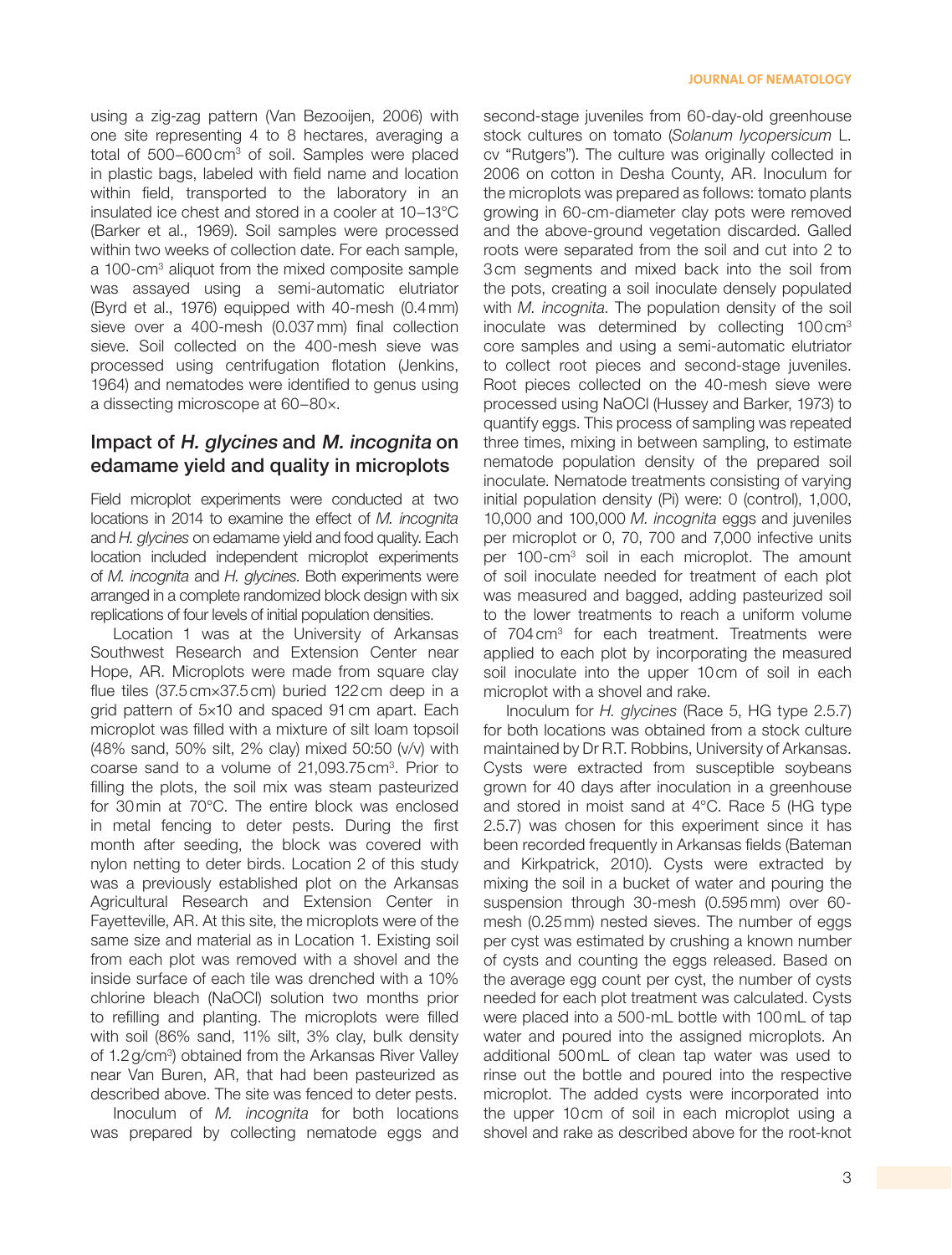inoculation. Initial population densities were 0, 1000, 10,000 and 100,000 eggs per microplot as with the *M. incognita* treatments.

Immediately after inoculation, six seeds of the edamame cultivar "8080", which was the most common cultivar grown by Arkansas growers, were planted in each plot about 7cm apart. At 18 days after seedling emergence, the plant population was adjusted to four plants per plot. Plots were treated with a mild insecticidal soap to discourage an aphid infestation ("Bug B Gon", Ortho®) two weeks after seedling emergence. A complete fertilizer (Scott's Osmocote® 14-14-14) was applied as directed in label one week after seedling emergence as suggested by soil test results. All plots were hand-watered as necessary throughout the study.

## Nematode sampling and evaluation

The nematode population density from all plots at both locations was assayed four weeks after planting to monitor populations halfway through the season. Soil samples from each microplot were obtained by collecting six individual cores using a soil probe (2.5-cm-diameter) 15 cm deep. To avoid contamination between plots, the soil probe was washed and sterilized with 10% chlorine bleach after each plot was sampled. The risk of significant contamination was further minimized by first taking the samples from the nematode-free control plots and then sampling each treatment separately from low to high population density. The cores were bulked for each plot and a 100-cm<sup>3</sup> subsample was assayed using a semi-automatic elutriator followed by centrifugal flotation. Juvenile and egg counts were recorded for each plot. Soil was sampled from each plot again on the same day as harvest before the plants were removed from the plots to quantify nematode densities at time of harvest. Cross contamination was prevented in the same manner as described above. The roots from *M. incognita*infested plots were scored for galling severity using a 0–10 severity scale (Barker, 1982), and the roots were placed in a paper bag, and transported to the laboratory. Nematode eggs were extracted from roots from each plot using NaOCl as described previously. The average number of eggs per root system in each plot was recorded (Table 2).

## Microplot harvest

Soybeans in the microplots were harvested by hand-picking all pods from each plant at soybean growth stage R6 (Fehr, 1971) that occurred 73 days after planting (Location 1) and 75 days after planting (Location 2). The number of pods per plant was recorded, and all pods from each plot were bulked, placed into a paper bag and labeled. The number of pods containing one, two and three seed and total weight of all pods were recorded per plot. All pods were hand-shelled, and the beans were bulked for each plot. The total fresh seed weight was recorded.

The fresh seeds from all pods were arranged in foil boats by plot and put in a blast freezer (Air-O-Chill, Elextrolux Professional SpA, Pordenone, Italy) at −25°C for 20min. The seeds were then placed in a freeze dryer (Virtis Genesis, SP Scientific, PA, USA) at −45°C for a total of 120hr (Rayaprolu et al., 2015). The moisture content was calculated as the weight difference before and after freeze drying. The freezedried seeds were ground using an electric coffee bean grinder for approximately 30sec and sieved through a 30-mesh (0.595mm) sieve. The sieved flour was used for analysis of protein (AOAC 990.03), lipid (AACC 30-26) and starch (Megazyme kit, AACC 76- 13.01, 1995) as follows: the total amount of protein in each sample was measured using the nitrogen combustion methodology (CLG-PRO4.03) (AOAC method 992.23, AOAC, 1990). The lipid extraction protocol was modified from the AACC method, "Crude Fat in Soy Flours" (AACC method 30-26, AACC, 1995). Filter paper (Whatman™ 4, 150mm, Cat No 1004 150) was folded, weighed, and a 2-gram sample of the flour was wrapped in the filter paper. The wrapped sampled was inserted into a paper tube and placed in a soxhlet apparatus placed under an enclosed vent hood. The system included condensers, filter tubes and 500-mL glass collection beakers on a series of hot plates (AACC method 30-26). Approximately 150mL of petroleum ether was added to each sample via the condensers, and the samples were run through a 5-hour cycle to ensure removal of all soluble lipids. The samples wrapped in filter paper were then aired dried for a minimum of 8hr and weighed. The amount of lipid in each sample was calculated by the change in sample flour weight to four decimal places. The starch content was analyzed using a Megazyme©, 2011 Total Starch kit (amyloglucosidase/*α*-amylase method, Megazyme, Bray Business Park, Bray, Co. Wicklow, A98 YV29, Ireland) to quantify the total starch in each sample as directed, corresponding to the AACC Method 76-13.01. Light absorption from each sample was measured using a spectrophotometer (Shimadzu UV160 UV-Vis, Dual Beam) at a wavelength of 500nm.

All collected data were analyzed using general linear models (SAS Institute, Inc., 2014). Differences among treatments were compared using least significant difference (LSD) at *p*≤0.05.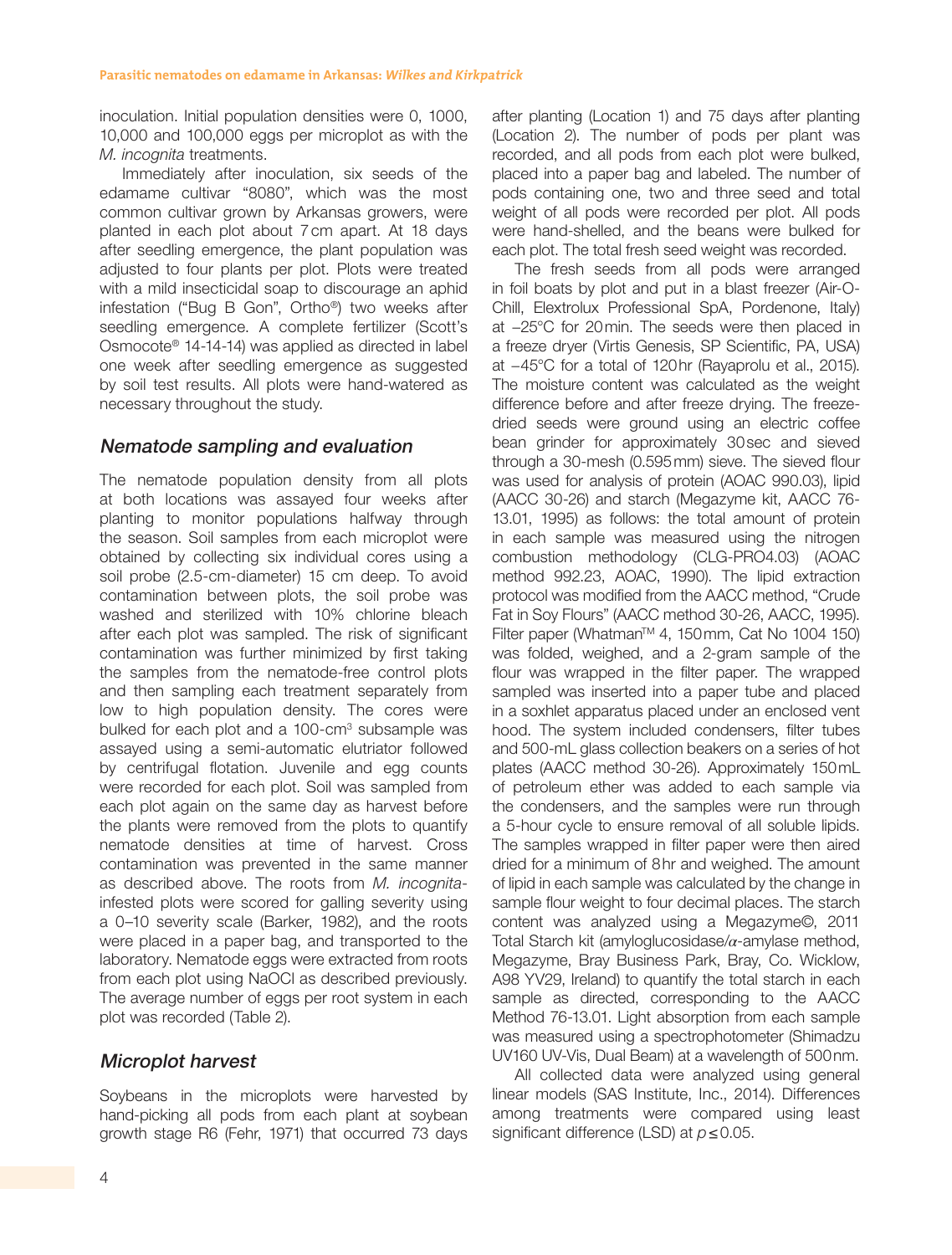| County                 | No.of<br>fields | Meloidogyne Heterodera |                        |                                                     | Pratylenchus Helicotylenchus                    | Tylenchorhynchus Paratrichodorus Hoplolaimus                                                                                                                                   |                                                |                                               |
|------------------------|-----------------|------------------------|------------------------|-----------------------------------------------------|-------------------------------------------------|--------------------------------------------------------------------------------------------------------------------------------------------------------------------------------|------------------------------------------------|-----------------------------------------------|
|                        |                 |                        |                        |                                                     | 2013                                            |                                                                                                                                                                                |                                                |                                               |
| Faulkner               |                 | $\alpha$               | $\circ$                | 94                                                  | $\overline{4}$                                  | 83                                                                                                                                                                             | 42                                             |                                               |
| Johnson                |                 | $42$                   | $83\,$                 |                                                     | 42                                              | $\circ$                                                                                                                                                                        | $\circ$                                        | $\circ \circ \circ$                           |
| Logan                  | $\supseteq$     | $\circ$                |                        | $\begin{array}{c} 32 \\ 34 \\ 46 \\ 88 \end{array}$ | $\frac{4}{2}$                                   | $\infty$                                                                                                                                                                       | $\frac{1}{2}$                                  |                                               |
| Lonoke                 | တ               |                        | 42400                  |                                                     | $\stackrel{\textstyle\rm{0}}{\textstyle\rm{0}}$ |                                                                                                                                                                                |                                                |                                               |
| Pulaski                |                 | 278                    |                        |                                                     | 250                                             |                                                                                                                                                                                | $125$<br>$125$                                 |                                               |
| White                  |                 | $\overline{4}$         |                        | $\bigcirc$                                          | $\bigcirc$                                      |                                                                                                                                                                                |                                                |                                               |
| yell                   | 4               | 339                    | $\circ$                | 369                                                 | $\frac{4}{2}$                                   | $236$<br>$160$ $-30$<br>$-30$<br>$-30$                                                                                                                                         | $\begin{array}{cc} 4 & 6 \\ 4 & 6 \end{array}$ |                                               |
| prevalent b<br>Percent |                 | 36.36                  | 39.39                  | 57.58                                               | 39.39                                           |                                                                                                                                                                                | 21.21                                          |                                               |
|                        |                 |                        |                        |                                                     | 2014                                            |                                                                                                                                                                                |                                                |                                               |
| Johnson                |                 | 2731                   | $\mathop{\mathrm{SO}}$ | 51                                                  |                                                 | 50                                                                                                                                                                             |                                                |                                               |
| Logan                  |                 | $\circ$                | $\circ$                | 88                                                  | $142$<br>$102$<br>$109$                         | 128                                                                                                                                                                            | $\frac{8}{20}$                                 | $\begin{array}{c} 0 & 0 \\ 0 & 0 \end{array}$ |
| Lonoke                 |                 | 637                    | 346<br>61.2            | 89                                                  |                                                 | 99                                                                                                                                                                             | 88                                             |                                               |
| White                  | ∞               | $\circ$                |                        | 88                                                  | 67                                              | 66                                                                                                                                                                             | 154                                            |                                               |
| <b>Vell</b>            | $\circ$         | 38                     | 58                     | 53                                                  | $\frac{\infty}{4}$                              | 88                                                                                                                                                                             | $\bigcirc$                                     |                                               |
| prevalent<br>Percent   |                 | 22.58                  | 38.71                  | 48.39                                               | 80.65                                           | 58.06                                                                                                                                                                          | 19.35                                          | 3.23                                          |
|                        |                 |                        |                        |                                                     |                                                 | Notes: <sup>a</sup> Mean number of vermiform nematodes per 100 cm <sup>3</sup> soil in each collected sample in the respective county; <sup>b</sup> the percent of fields that |                                                |                                               |

Table 1. Average population density of nematode genera (when present) identified in Arkansas edamame fields. Table 1. Average population density of nematode genera (when present) identified in Arkansas edamame fields.

**JOURNAL OF NEMATOLOGY**

contained the nematode genera across all sampled locations*.*

contained the nematode genera across all sampled locations.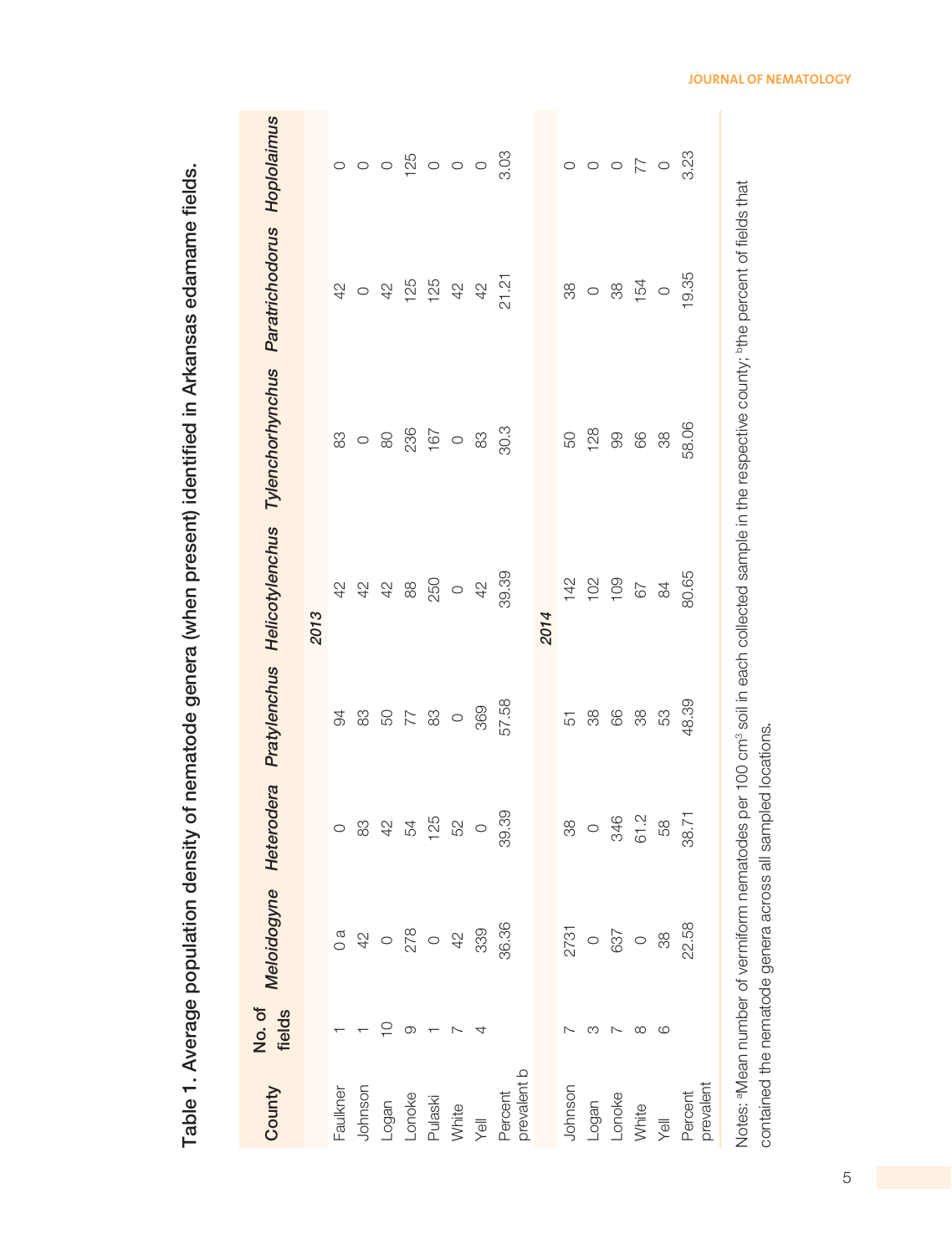Table 2. Meloidogyne incognita population density in microplots at edamame harvest in two locations.

| Initial infestation density<br>(eggs per microplot) | M. incognita juveniles<br>$(J2)$ per 100 cm <sup>3</sup> soil | Gall rating <sup>a</sup> | Average number of<br>eggs from one root ball |
|-----------------------------------------------------|---------------------------------------------------------------|--------------------------|----------------------------------------------|
|                                                     | Hope                                                          |                          |                                              |
| $\Omega$                                            | $0$ a,b                                                       | 0a                       | 0a                                           |
| 1,000                                               | 92 b                                                          | 6.2 <sub>b</sub>         | 1,681,720 b                                  |
| 10,000                                              | 79 b                                                          | 8.3 c                    | 1,510,267 b                                  |
| 100,000                                             | 110 <sub>b</sub>                                              | 9.1c                     | 682,973 a,b                                  |
|                                                     | Fayetteville                                                  |                          |                                              |
| $\Omega$                                            | 0a                                                            | 0a                       | 0a                                           |
| 1,000                                               | 2a                                                            | 5.2 <sub>b</sub>         | 200.720 b                                    |
| 10,000                                              | 297 b                                                         | 7.0 <sub>b</sub>         | 859,840 b                                    |
| 100,000                                             | 1,018c                                                        | 9.7c                     | 1,559,313 c                                  |

Notes: <sup>a</sup>Root gall rating scale from 1 to 10 where 0=no galling and 10=100% root system with severe galling; bMeans within columns for each location with the same letter do not differ significantly (p≤0.05) by LSD.

### Host suitability of edamame breeding lines

In total, 24 advanced breeding lines of edamame from the University of Arkansas, Division of Agriculture soybean breeding program were obtained from Dr Pengyin Chen, Department of Crops, Soils, and Environmental Sciences, University of Arkansas, Fayetteville, AR. Three seeds of each line were planted in 10-cm-diameter clay pots filled with pasteurized sandy loam soil (86% sand, 11% silt, 3% clay, bulk density of 1.2g/cm3 ). One week after planting, plant populations were adjusted to one plant per pot. In all trials, the pots were arranged in a randomized complete block design to account for possible variability in environmental conditions at different positions on the greenhouse bench. Five replications of each line were infested with nematodes as described below. Plants were watered and fertilized with Scott's Osmocote® 14-14-14 (Scott's MiracleGro<sup>™</sup>) as needed for active growth. Greenhouse temperatures ranged from 26–29°C for the trials conducted in June–July, 2013, and 24–27°C for the trial repeated in October–December, 2013. All lines were evaluated in a third trial May–June, 2014.

## Meloidogyne incognita

A population of *M. incognita* that was originally collected from soybean in Drew County, AR, and maintained on tomato, cv "Rutgers" was used for evaluation of suitability of the lines as hosts for rootknot nematodes. Eggs were collected from 60-dayold, greenhouse-grown plants using the following methodology: galled roots were removed from pots, rinsed thoroughly to remove soil, placed in a blender with 100-cm3 water, and pulsed for three, 1-second cycles. The root pieces were then placed in an Erlenmeyer flask and extracted by shaking in a 0.5% solution of NaOCl for 2.5min to free eggs from egg masses (Hussey and Barker, 1973). The eggs were collected on a 500-mesh (0.025mm) sieve and rinsed thoroughly with tap water. Each pot was inoculated by pipetting 4,500 eggs in 5mL water in two 1-cm diameter holes near the base of the plant at true leaf stage. Plants were grown in a greenhouse for the duration of the experiment. The edamame cultivar, "8080", was the susceptible check used in all trials.

After 45 days, the plants were cut at the soil line and the stem and root tissue was weighed for fresh weight. The roots were then rated for root galling severity on a 0–10 scale where 0=no galls, and 10=100% of the roots covered with galls (Barker, 1982). Following gall ratings, roots were placed whole into a 500-mL wide-mouth Erlenmeyer beaker and stirred with an electric mixer in 0.5% NaOCl for 4min. The solution and roots were poured through a 100-mesh (0.149mm) over 500 mesh (0.025mm) stacked sieves and rinsed with tap water. The eggs collected on the 500-mesh sieve were quantified at 60× magnification. The roots were then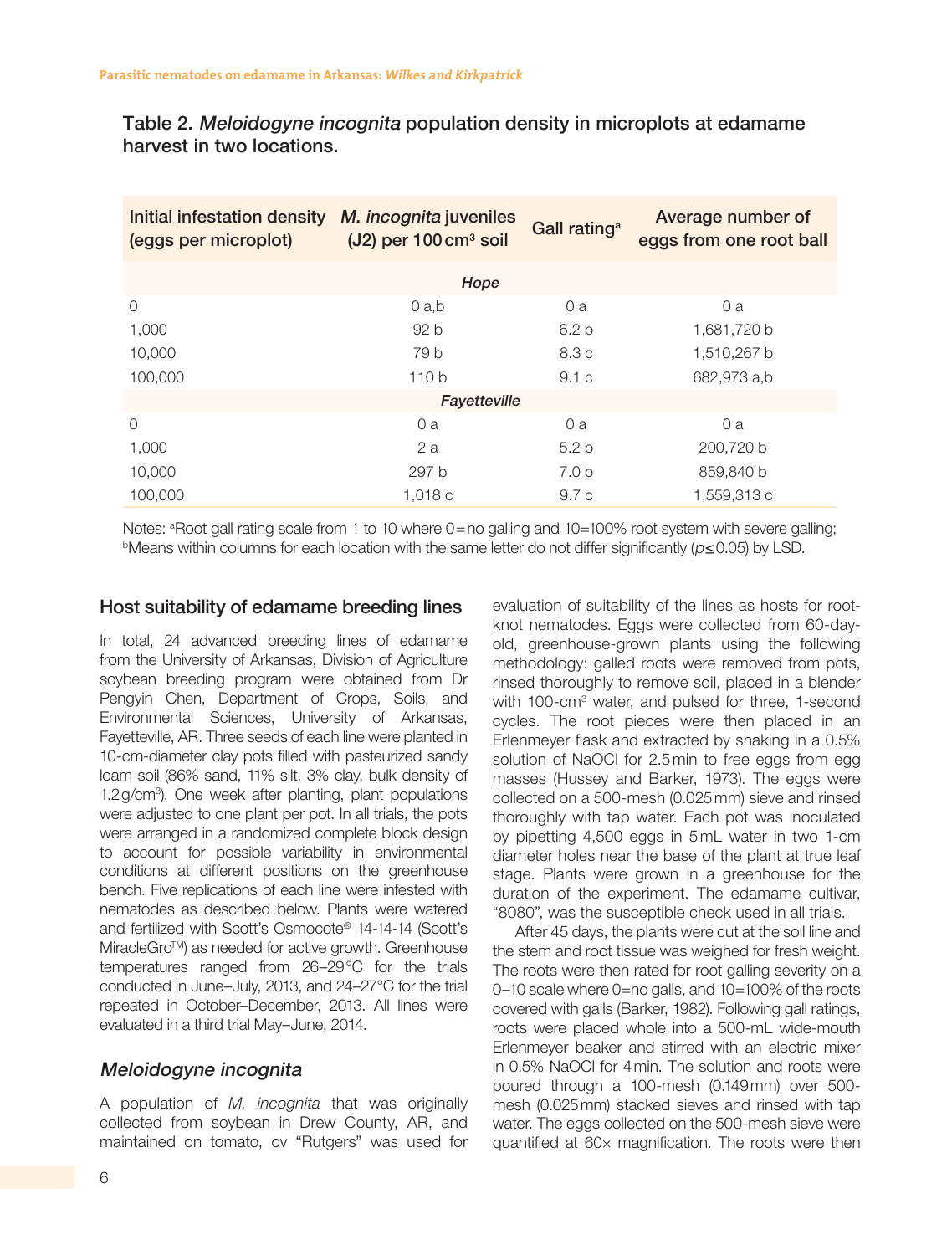#### **JOURNAL OF NEMATOLOGY**





dried for 48hr at 60°C in a plant drier and weighed. Root weights were used to calculate the nematode reproduction per gram of dry root tissue.

#### Heterodera glycines

The same stock culture of *H. glycines* (HG type 2.5.7) that was used in the microplot studies was also used for the host suitability trial. Cysts that had previously been extracted from greenhouse-grown soybean plants and stored in 4°C in sterile soil were obtained from Dr R.T. Robbins (University of Arkansas, Fayetteville, AR). Cysts were separated from the soil by rinsing on stacked 30-mesh (0.595 mm) over 60mesh (0.25 mm) sieves. The cysts collected on the 60-mesh sieve were transferred into a glass tissue grinder and lightly ground to free the eggs, and the eggs were collected on a 500-mesh (0.025 mm) sieve. The inoculation procedure was performed in a manner identical to the root-knot procedure above at a rate of 4,500 eggs per pot.

After 30 days, plants were cut at the soil line and each pot was extracted separately by placing the roots and soil into a 4.7-liter bucket. Water was added at high pressure, and the soil and roots were mixed vigorously and poured through 30 over 60-mesh nested sieves with each sieve rinsed thoroughly (Hussey et al., 1991). Cysts were collected from the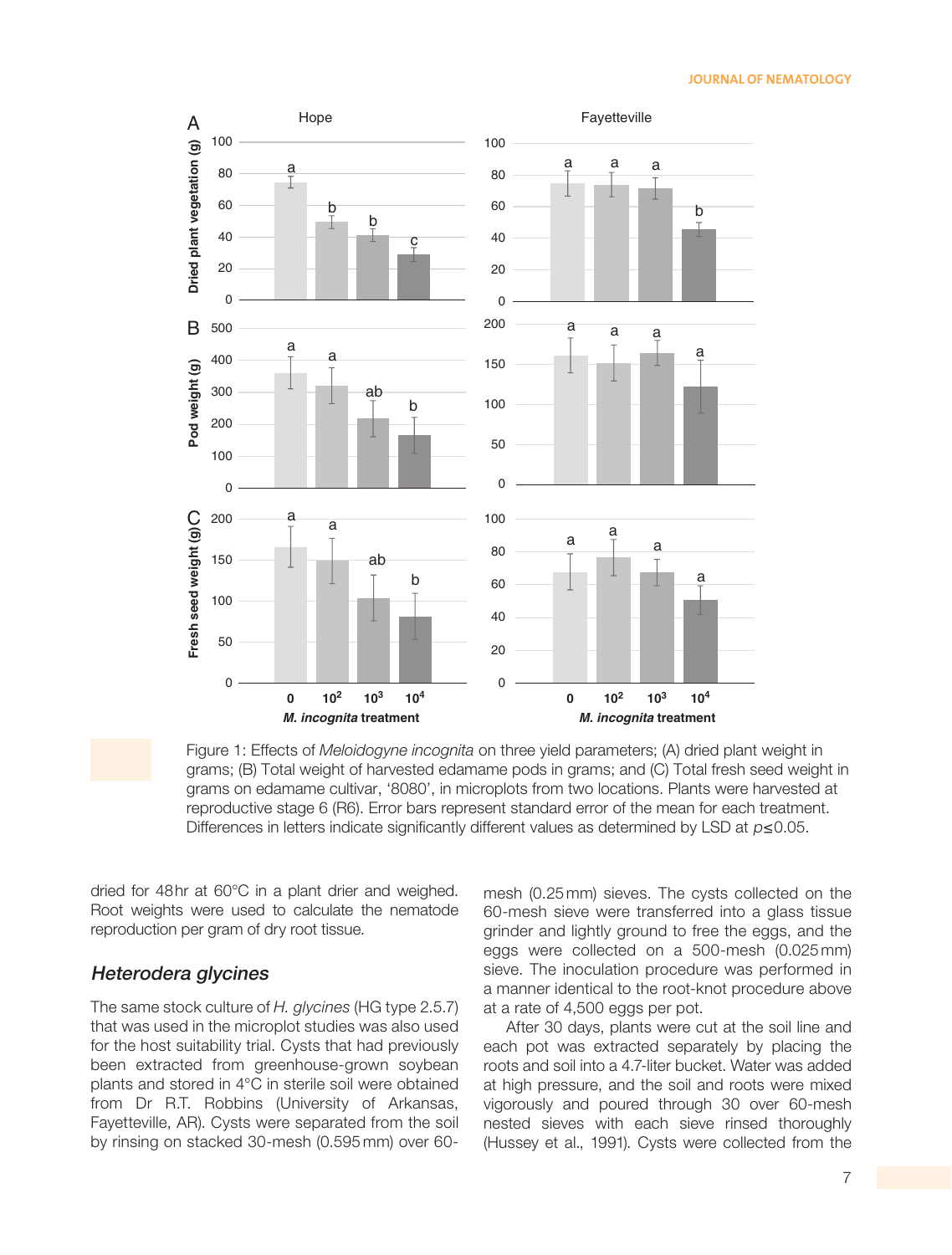| Initial infection level<br>(eggs per microplot) | H. glycines juveniles<br>$(J2)$ per 100 cm <sup>3</sup> soil | <b>Cysts per</b><br>$100 \text{ cm}^3$ soil | Cysts from roots in<br>microplots at harvest |
|-------------------------------------------------|--------------------------------------------------------------|---------------------------------------------|----------------------------------------------|
|                                                 | Hope                                                         |                                             |                                              |
| $\Omega$                                        | 0a                                                           | 0a                                          | 0 a                                          |
| 1,000                                           | 2a                                                           | 8 a                                         | 97 a                                         |
| 10,000                                          | 26a                                                          | 67 a                                        | 745 a                                        |
| 100,000                                         | 199 b                                                        | 850 b                                       | 7,674 b                                      |
|                                                 | Fayetteville                                                 |                                             |                                              |
| $\Omega$                                        | 176a                                                         | 14 a                                        | 240a                                         |
| 1,000                                           | 102a                                                         | 12a                                         | 220a                                         |
| 10,000                                          | 531 a                                                        | 36 a                                        | 774 a                                        |
| 100,000                                         | 2,068 b                                                      | 254b                                        | 3,923 b                                      |

Table 3. Heterodera glycines population density in microplots at edamame harvest in two locations.

Note: ªMeans within columns for each location with the same letter do not differ significantly (p≤0.05) by LSD.

60-mesh sieve in 100-mL beakers and stored at 4°C until quantified. The contents of the beaker were poured into a counting dish, and cysts were counted. After extraction, the roots of each plant were dried for 48hr in a large plant drier at 60°C and weighed.

The five replications within each trial were analyzed in an ANOVA using JMP ® 14.1.0 (SAS Institute Inc., 2018) for both root-knot and soybean cyst nematode trials, independently.

Data for the three root-not trials were recorded as gall rating and average egg count per gram of root tissue across all five replicates. For the cyst trials, the average number of cysts collected from the five replicates was calculated for each trial and an ANOVA was used for each trial independently. Lines that performed significantly different within each trial were identified using LSD analysis (*α*=0.05).

## Results

## Survey of plant-parasitic nematodes in Arkansas edamame production fields

A total of 203 soil samples were collected and processed from edamame fields in two years. The nematode genera found in both years of the survey were *Meloidogyne*, *Heterodera*, *Pratylenchus*, *Helicotylenchus*, *Tylenchorhynchus*, *Paratrichodorus* and *Hoplolaimus* (Table 1). Other plant-parasitic nematodes identified in low levels in only one or two fields include *Xiphinema* and *Criconemoides* (data not shown). *Meloidogyne* and *Heterodera*, both of which are economically significant nematodes in traditional soybean production systems, were found in edamame fields both years of the survey. In 2013, *Meloidogyne* was found in 12 (of 33) fields and *Heterodera* was found in 13 fields. In 2014, *Meloidogyne* was present in fewer fields (7 fields out of 31 sampled) and *Heterodera* was found in 12 fields. *Meloidogyne* was found in the highest abundance in individual fields in both 2013 and 2014 in Lonoke, Johnson, and Yell counties (Table 1). *Meloidogyne* was not detected in Faulkner, Pulaski or Logan counties in 2013, nor in Logan and White counties in 2014. *Heterodera* was common both years although they were not detected in Faulkner and Yell County in 2013 nor in Logan County in 2014. *Heterodera* was found in highest numbers in Lonoke County both years. Other less economically important parasitic species, such as *Helicotylenchus* and *Pratylenchus* were detected in more fields (higher prevalence) for both years.

## Impact of Meloidogyne incognita and Heterodera glycines on edamame yield and quality in microplots

## Yield parameters

*Meloidogyne incognita*: Location affected many of the tested variables, therefore data were analyzed and reported by site independently. The mean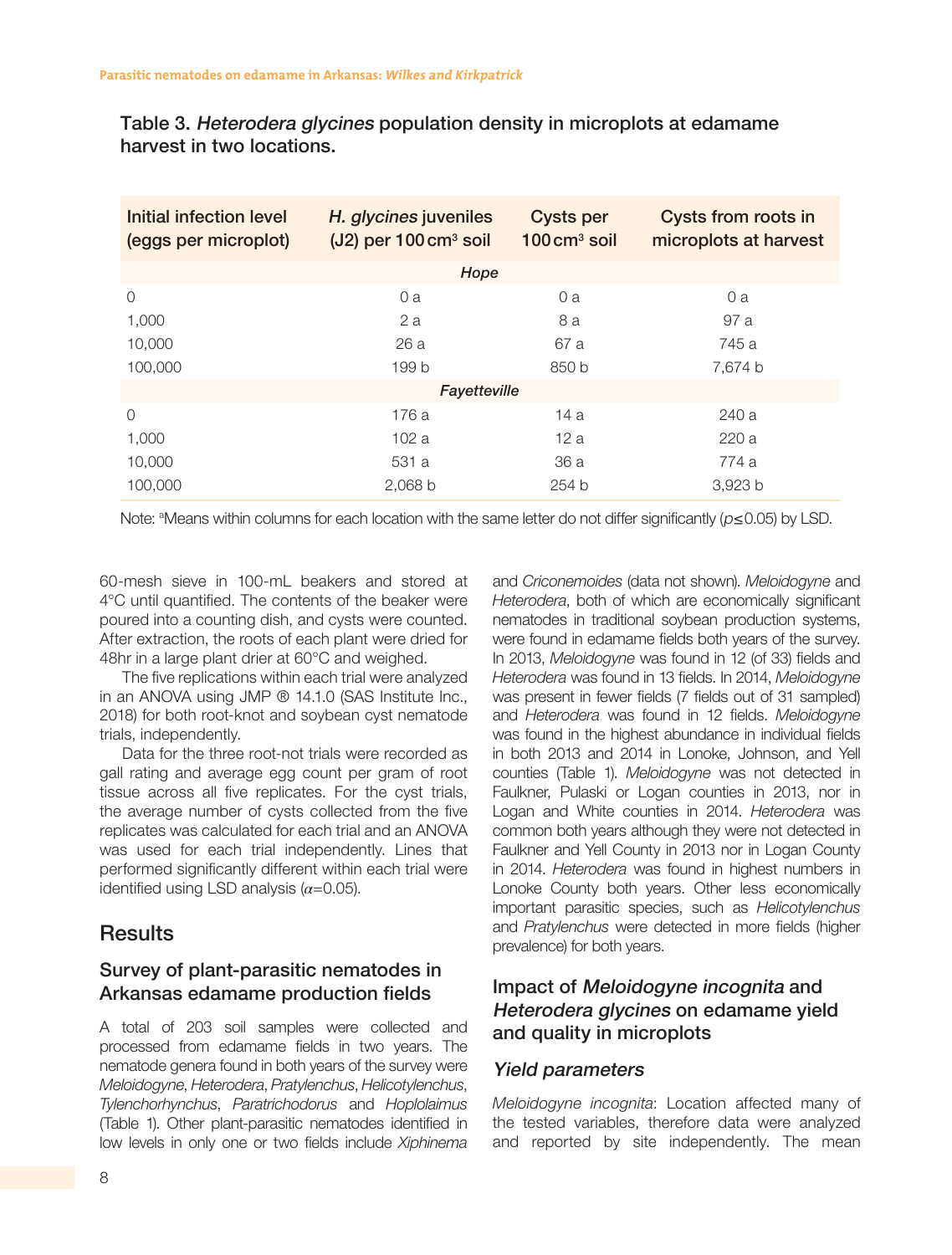#### **JOURNAL OF NEMATOLOGY**



Figure 2: Effects of *Heterodera glycines* on five edamame yield parameters; (A) total weight of dried plant mass; (B) average number of harvested pods per plant; (C) the number of seeds in 30 grams; (D) total weight of pods in grams; and (E) total fresh bean weight in grams in microplots from two locations. Edamame plants were harvested at reproductive stage 6 (R6). Error bars represent standard error of the mean for each treatment. Differences in letters indicate significantly different values determined by LSD at  $p \le 0.05$ .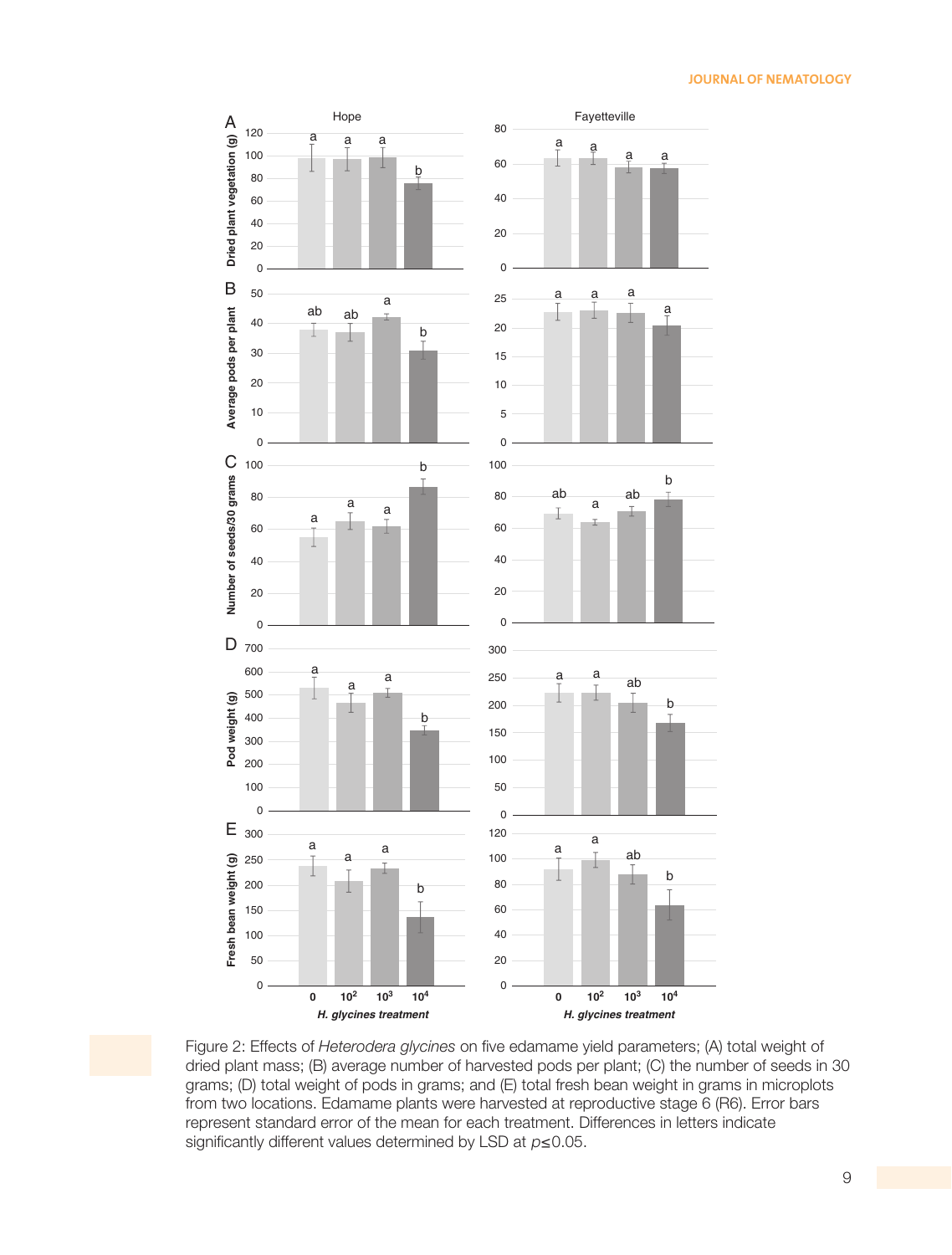Table 4. Food composition percentage on a dry weight basis from edamame seed in M. incognita-infested microplots.

| Treatment (eggs per plot) | <b>Moisture</b> | Protein            | Lipid   | <b>Starch</b> |
|---------------------------|-----------------|--------------------|---------|---------------|
|                           | Hope            |                    |         |               |
| $\overline{0}$            | 71.37 a         | 38.24 a            | 11.16a  | 10.29a        |
| 1,000                     | 70.37 a         | 38.23 a            | 12.83a  | 10.56a        |
| 10,000                    | 68.04 b         | 36.89 b            | 14.58 a | 10.08a        |
| 100,000                   | 68.83 b         | 36.46 <sub>b</sub> | 14.66 a | 10.06 a       |
|                           | Fayetteville    |                    |         |               |
| $\Omega$                  | 76.04 a         | 36.53 a            | 10.02a  | 9.27a         |
| 1,000                     | 75.41 a         | 36.44 a            | 10.27a  | 9.56a         |
| 10,000                    | 76.19 a         | 36.92 a            | 12.10a  | 9.43a         |
| 100,000                   | 75.75 a         | 36.47 a            | 10.40a  | 9.58a         |

Note: <sup>a</sup>Means within columns for a site differ significantly at p≤0.05 by LSD.

second-stage juvenile (J2) population density at harvest ranged from 79 to 110/100 cm<sup>3</sup> soil at Hope and 2 to 1,018 J2s/100 cm<sup>3</sup> of soil at Fayetteville in all infested treatments (Table 2). Root galling severity was significantly greater at the two higher initial infestation rates at Hope, and at the highest infestation rate at

Fayetteville, compared to the lower infestation levels. No galling was seen in the uninfested control plots. Host suitability, as indicated by egg production on roots, was high in all infested treatments at both locations with some variability in the Hope location. Plant top dry weight declined with increasing initial

## Table 5. Food composition percentage on a dry weight basis from edamame seed in H. glycines-infested microplots.

| Treatment (eggs per plot) | <b>Moisture</b> | Protein   | Lipid    | <b>Starch</b> |
|---------------------------|-----------------|-----------|----------|---------------|
|                           | Hope            |           |          |               |
| $\overline{0}$            | 70.15 a,b       | 37.57 a   | 10.14a   | 10.73a        |
| 1,000                     | 70.61 a         | 37.57 a   | 10.85a   | 10.46a        |
| 10,000                    | 69.59 a,b       | 36.86 a,b | 10.38a   | 10.91a        |
| 100,000                   | 66.24 b         | 36.18 b   | 11.66a   | 10.94 a       |
|                           | Fayetteville    |           |          |               |
| $\Omega$                  | 74.87 a         | 35.86 a   | 8.03a    | 12.62a        |
| 1,000                     | 75.33 a         | 36.37 a   | 7.82 a   | 12.39 a       |
| 10,000                    | 74.82 a,b       | 35.71 a   | 8.87 a,b | 13.01a        |
| 100,000                   | 74.46 b         | 34.66 b   | 9.62 b   | 13.25a        |

Note: <sup>a</sup>Means within columns for a site differ significantly at  $p \leq 0.05$  by LSD.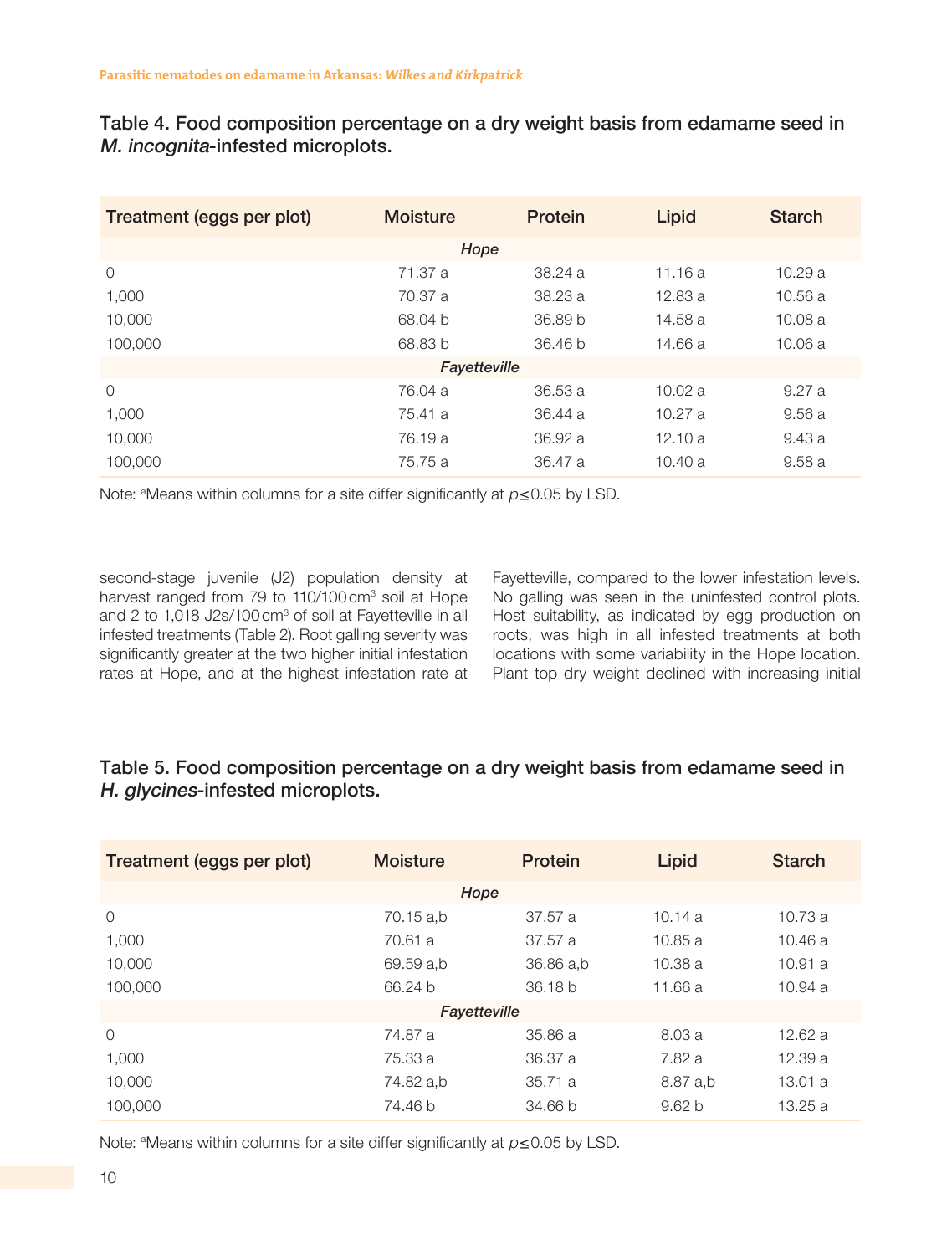

**Edamame breeding line** 

Figure 3: Average gall rating of *Meloidogyne incognita* on 22 different edamame breeding lines 45 days after inoculation. Gall ratings were based on a 1-10 scale (Barker, 1982). Each bar represents an average of three trials with five replications in each trial. Edamame lines with different letters listed above bars indicate significant differences using LSD analysis,  $p \le 0.05$ .

nematode infestation levels at the Hope location, while only the highest initial density resulted in lower plant weights at Fayetteville (Fig. 1A). Dry root weights were not significantly different between treatments (data not shown). Fresh pod weight and fresh weight of shelled seed were suppressed by the highest initial infestation level at the Hope location with no significant effect in the Fayetteville location (Fig. 1B,C). Other data including the number of pods per plant, the number of seeds per 30 grams of pods and the ratio of 1-bean, 2-bean and 3-bean pods were not affected by *M. incognita* pressure (data not shown).

*Heterodera glycines*: More J2s and cysts were recovered from both soil and roots in plots with the highest initial infestation levels at both locations (Table 3). The highest initial infestation level resulted in lower edamame plant top dry weights and lower average number of pods than for the all other treatments at the Hope location. There were no treatment effects on plant dry weight or pods at Fayetteville (Fig. 2A,B). The number of seeds per 30 grams of pods was greater at the highest initial infestation level at Hope, and higher than the intermediate infestation rate at Fayetteville (Fig. 2C). This measurement indicates that average seed size of the edamame was significantly smaller in higher nematode density treatments. Pod weight and fresh seed weight were suppressed at the highest initial infestation level compared to the control

and lowest initial infestation level at both locations (Fig. 2D,E).

## Edamame quality parameters

*Meloidogyne incognita* resulted in lower seed moisture and protein content at the two higher initial infestation rates at Hope, but not at Fayetteville (Table 4). *M. incognita* did not affect lipid or starch content at either location. In the *Heterodera glycines* trial, the seed moisture content was lower at the highest infestation level than at the lowest initial infestation level at both locations (Table 5). Seed protein content also decreased at both locations in the highest initial infestation density of soybean cyst nematodes compared to the control and lowest initial infestation level. Additionally, the seed lipid content was also lower in the highest initial *H. glycines* treatment at Fayetteville. There was no significant trend seen in starch levels in either location.

## Host suitability of edamame breeding lines

Meloidogyne incognita: The gall ratings from the three trials were not significantly different, therefore gall rating data are presented as the average. The maximum root gall rating over the three trials was 8.6 ("R08-4014", in Trial 3), and the minimum gall rate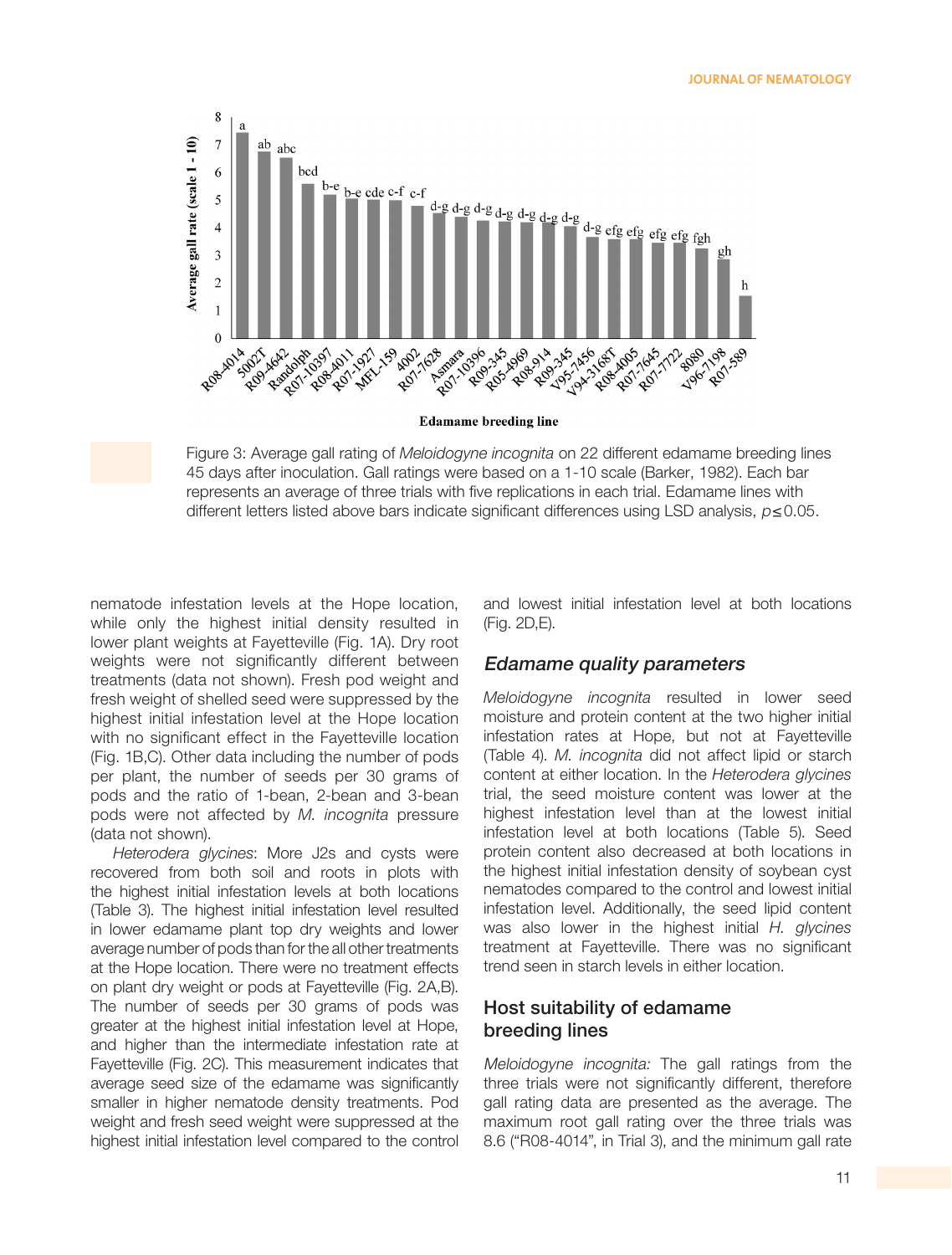

Figure 4: Average number of *Meloidogyne incognita* eggs per gram of dry root in 22 different edamame breeding lines 45 days after inoculation. Each bar in trial 1 (A), 2 (B), and 3 (C) represent an average of five replications. Edamame lines with different letters above the bar

indicate significant difference as determined by LSD analysis,  $p ≤ 0.05$ .

was 1 ("R07-589", in Trial 1). When comparing ratings across the three trials, the mean root galling rates were consistently lower in edamame lines "R07-589", "V96-7198", "R07-7645" and "R07-7722" compared to the other evaluated lines (Fig. 3), including the widely used commercial cultivar, "8080". There was significant variation in the egg count per gram of root between the three root-knot trials (*p*<0.0001), therefore each of the three trials were analyzed independently. In Trial 1, the maximum average egg count per gram of root tissue was 939,040 on line "8080" and the lowest egg count was from line "R07-589" with 304,400 eggs/gram of root. Based on paired *t*-tests, results from Trial 1 did not identify a line that had significantly lower reproduction compared to the other tested breeding lines (Fig. 4A). In Trial 2, the highest average egg count per gram of root tissue was 795,347 on line "Randolph" and the lowest egg count was on line "R07-7645" with 129,107 eggs/gram of root. As in Trial 1, analysis did not reveal any lines with significantly lower root-knot reproduction (Fig. 4B). In the final trial, the highest number of eggs per gram of root was 493,796 found on line "Randolph," and the lowest nematode egg count was 40,449 from line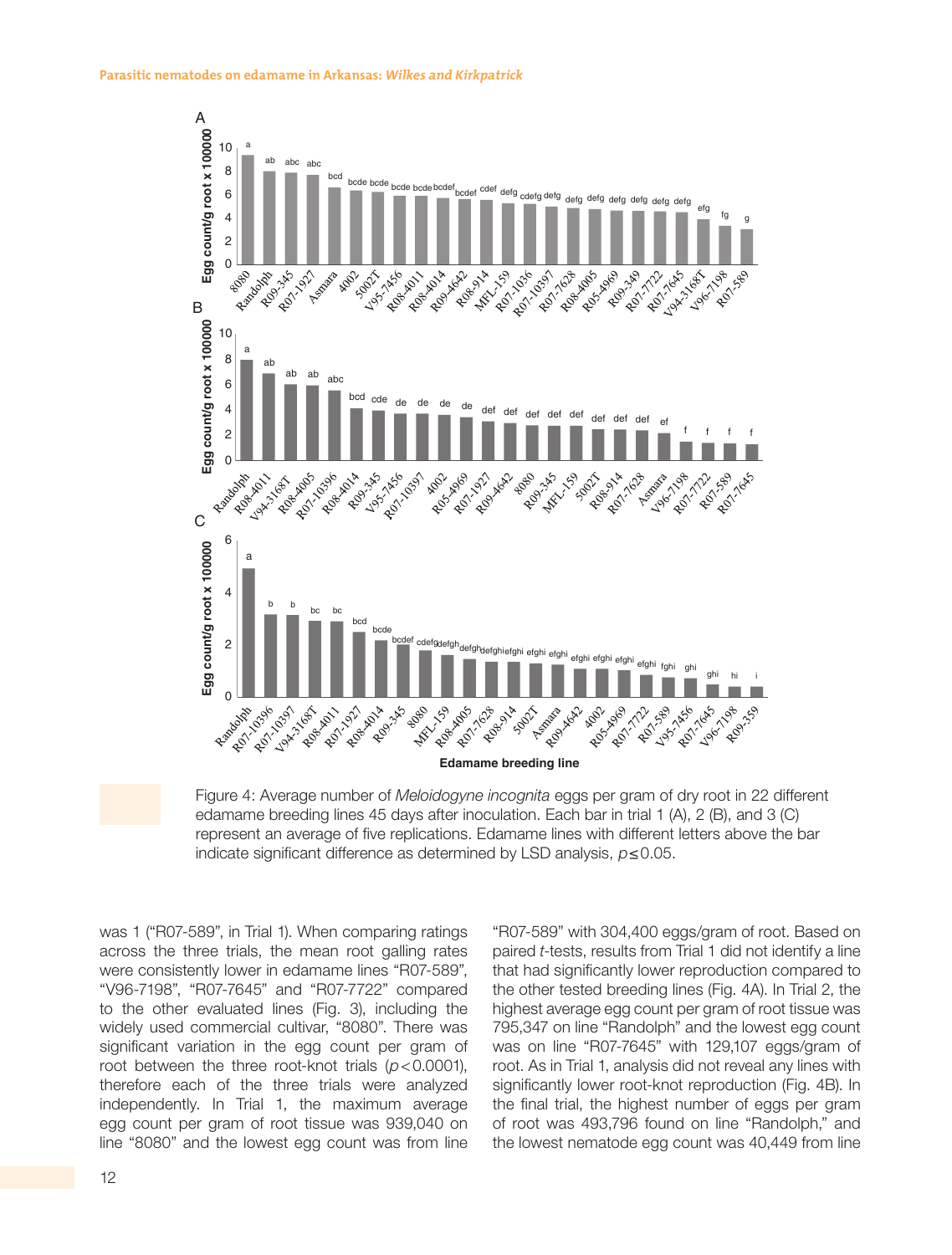

Figure 5: Average number of *Heterodera glycines* cysts from soil and roots of 22 edamame breeding lines 30 days after inoculation. Each bar represents the average of two trials with five replications in each trial. Different letters above bars indicate LSD significant levels,  $p \le 0.05$ .

"R09-359". As in the first two trials, no significantly resistant line was identified, but "Randolph" was a significantly more suitable host than the other lines in the third trial (Fig. 4C). Numerically, the breeding lines "R07-589", "V96-7198" and "R07-7645" were consistently low in root-knot reproduction.

Meloidogyne incognita: There were no significant differences between the two repetitions, so the data were combined for analysis. The highest number of cysts per plant, 332, was collected from "Randolph" and the lowest cyst count of 195 was collected from "R07-7645". All the evaluated soybean lines were suitable hosts for *H. glycines* (Fig. 5).

## **Discussion**

In the field survey, many nematode genera were found associated with edamame production. *Meloidogyne* and *Heterodera*, both known to be economically significant in traditional soybean production in the state, were found at levels that were well above the action threshold reported for Arkansas. While *Pratylenchus* were the most prevalent in all surveyed fields, reported damage on soybean has been inconsistent (Kirkpatrick et al., 2014). Further identification of the species of both *Pratylenchus* and *Meloidogyne* would offer more information on the potential damage on the soybean crop. Other nematode genera detected in the survey, including *Tylenchorhynchus*, *Heliocotylenchus* and *Paratrichodorus*, were also found frequently at relatively high densities, but these nematodes have not been reported to significantly impact yield of soybean. This survey helps demonstrate the importance of nematode sampling for growers to increase the awareness of parasitic nematode populations that exist in their fields before planting edamame and for developing

management strategies to manage both root-knot and cyst nematode.

In the microplot study, *M. incognita* suppressed plant weight, number of pods and average seed weight per 30g at the Hope location, but not at Fayetteville. It is likely that greater environmental stress, particularly high summer temperatures, may have affected the Hope location by exacerbating nematode effects. This same trend was apparent for *H. glycines* for plant weight and number of pods. Observed levels of *H. glycines* also may present a concern for reducing protein content in seed. Interestingly, there was an increase in lipid content where protein content decreased. This further supports our data as these two traits are known to be inversely related (Wilcox and Shibles, 2001). Additionally, it has been reported that infection with *H. glycines* reduces the formation of nitrogen-fixing nodules (Hussey and Barker, 1976), which may contribute to the reduction of protein levels in edamame beans. If growers are faced with soybean cyst in their fields and are using edamame cultivar "8080", it is likely that heavy infection may result in lower yield and reduced protein content.

It was observed at edamame harvest that there was nematode contamination in the cyst nematode study at the Fayetteville location. Cyst nematodes were detected in the uninfested control treatment at levels not significantly different than the two lowest cyst-treated plots. The contamination of cyst is likely due to residual cysts from previous trials that were not eradicated in the decontamination prior to conducting the trial. This theory was confirmed by performing a host differential test using cysts collected from the uninoculated control plots and identifying the cysts to be of race 14 (H.G. type 1.3), as opposed to the Race 5 used in this experiment (data not shown). The data collected at Fayetteville did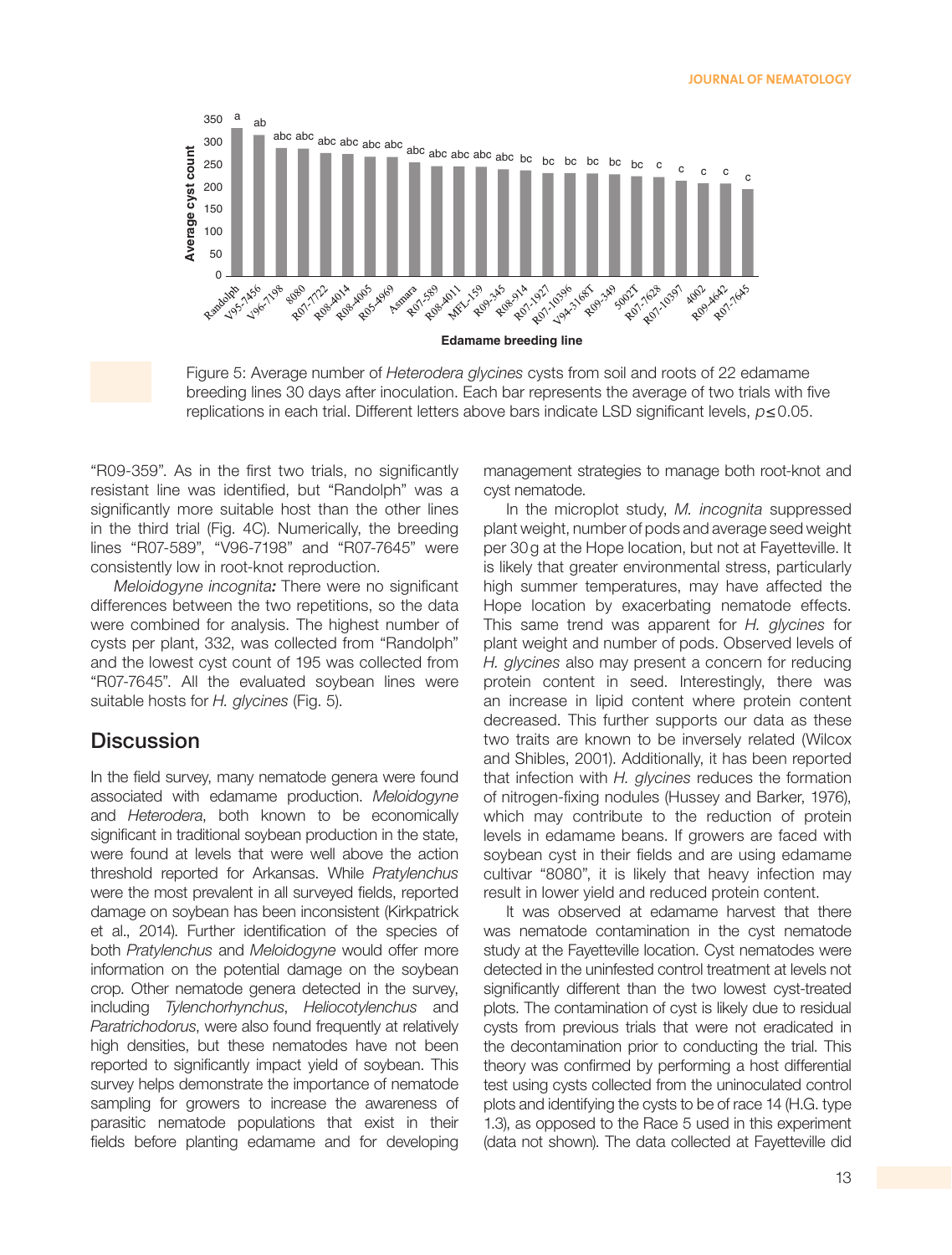not have a successful control, and results may not be reliable. However, the repetition study in Hope does indicate there are possible effects of both root-knot and cyst nematode on edamame quality parameters.

In both soybean cyst and root-knot resistant assays, all lines were overall good hosts for *Meloidogyne incognita*, Race 3, and *Heterodera glycines*, HG type 2.5.7, based on their high nematode reproduction counts. However, relative to the tested germplasm, there were some trends that appeared consistent. Breeding line "Randolph" consistently performed as a very suitable host for both *M. incognita* and *H. glycines* with high nematode reproduction across all trials. Conversely, breeding lines "R07-589", "V96-7198" and "R07-7645" were the least suitable hosts for *M. incognita*. Additionally, one breeding line, "R07-7645", also showed low suitability for *H. glycines* reproduction.

"R07-589" produces a dark brown seed coat, a unique characteristic in vegetable soybean cultivars. The seed of edamame varieties that are currently on the market commercially in the USA are a vivid green, but there is no current market demand for darkcolored edamame. It is common for disease-resistant soybean lines to have the trait for a dark-colored bean (Shannon et al., 2004). Dark brown soybeans may contain a lower amount of protein but more oil per gram of seed tissue than green soybeans. In comparison, black soybeans contain the most protein (Shurtleff and Aoyagi, 2009). Black and dark brown soybeans are commonly used in Asian culture for both human and animal consumption. These components of edamame breeding line "R07-589" could provide a unique breeding and marketing opportunity not only for its moderate resistance to *M. incognita*, Race 3, but also its unique color and high nutrition content.

Edamame continues to grow in production and popularity in the state of Arkansas. Our studies document the presence of parasitic nematodes and their potential threat to the relatively new industry and that these nematodes are a pest of concern on edamame. Our study also indicates that if the nematode pressure is high enough, nematodes could have a significant impact not only on yield but also seed composition such as protein and moisture levels of edamame, which, in turn, could reduce the marketability of the crop. Where *Heterodera glycines* or *Meloidogyne incognita* populations are present in grower fields, best management strategies should be implemented to avoid potential loss of both edamame yield and quality. Edamame breeding lines were identified that may harbor resistance to *Meloidogyne incognita* and can be utilized to introduce resistant traits into new commercial cultivars. Planting edamame cultivars resistant to plant-parasitic nematodes that are present and in high densities could be a promising management strategy.

## **References**

Allen, T. W., Bissonnette, K., Bradley, C. A., Damicone, J. P., Dufault, N. S., Faske, T. R., Isakeit, T., Kemerait, R. C., Koehler, A., Mehl, H. L., Mueller, J. D., Padgett, G. B., Price, P. P., Sikora, E. J., Thiessen, L. and Young, H. 2018. Southern United States soybean disease loss estimates for 2018. Proceedings of the 46th Annual Meeting of Southern Soybean Disease Workers, Pensacola, FL.

AOAC 1990. Crude protein in plants, section 978.04. In Helrich, K. (Ed.), Official Methods of The Association of Official Analytical Chemists 15th ed., AOAC Inc, Arlington, VA.

AACC 1995. Approved methods of the AACC. American Association of Cereal Chemists, St. Paul, MN.

Barker, K. R. 1982. Nematode extraction and bioassays. In Barker, K. R., Carter, C. C. and Sasser, J. N. (Eds), An Advanced Treatise on *Meloidogyne*, Vol. II Methodology. International Meloidogyne Project N. C. State University Graphics, Raleigh, NC, pp. 29–30.

Barker, K. R., Nusbaum, C. J. and Nelson, L. A. 1969. Effects of storage temperature and extraction procedure on recovery of plant-parasitic nematodes from field soils. Journal of Nematology 1:240–7.

Bateman, R. and Kirkpatrick, T. 2010. Nematode diagnostic clinic summary report 2009-2010. University of Arkansas Cooperative Extension Service. Hope, Arkansas.

Bateman, R. J., Kirkpatrick, T. L. and Robbins, R. T. 2000. Root-knot and reniform nematode distribution in Arkansas, 1990-1999. In Dugger, C. P. and Richter, D. A. (Eds), Proceedings of the Beltwide Cotton Conferences, National Cotton Council of America, San Antonio, TX and Memphis, TN, January 4–8, p. 299.

Bernick, K. 2009. Edamame takes root in the U.S. Corn and Soybean Digest, April, available at: http:// cornandsoybeandigest.com/edamame-takes-root-us (accessed April 29, 2019).

Byrd, D. W., Barker, K. R., Ferris, H., Nusbaum, C. J., Griffin, W. E., Small, R. H. and Stone, C. A. 1976. Two semi-automatic elutriators for extracting nematodes and certain fungi from soil. Journal of Nematology 8:206–12.

Conlon, M. 2009. The history of U.S. soybean exports to Japan. USDA Foreign Agriculture Service, GAIN report (Global Agriculture Information Network) No. JA9502, p. 14.

Dixit, A. K., Antony, J. I. K., Navin, K., Sharma, N. K., Rakesh, K. and Tiwari, R. K. 2011. Soybean constituents and their functional benefits. In Tiwari, V. K. and Mishra, B. (Eds), Opportunity, Challenge, and Scope of Natural